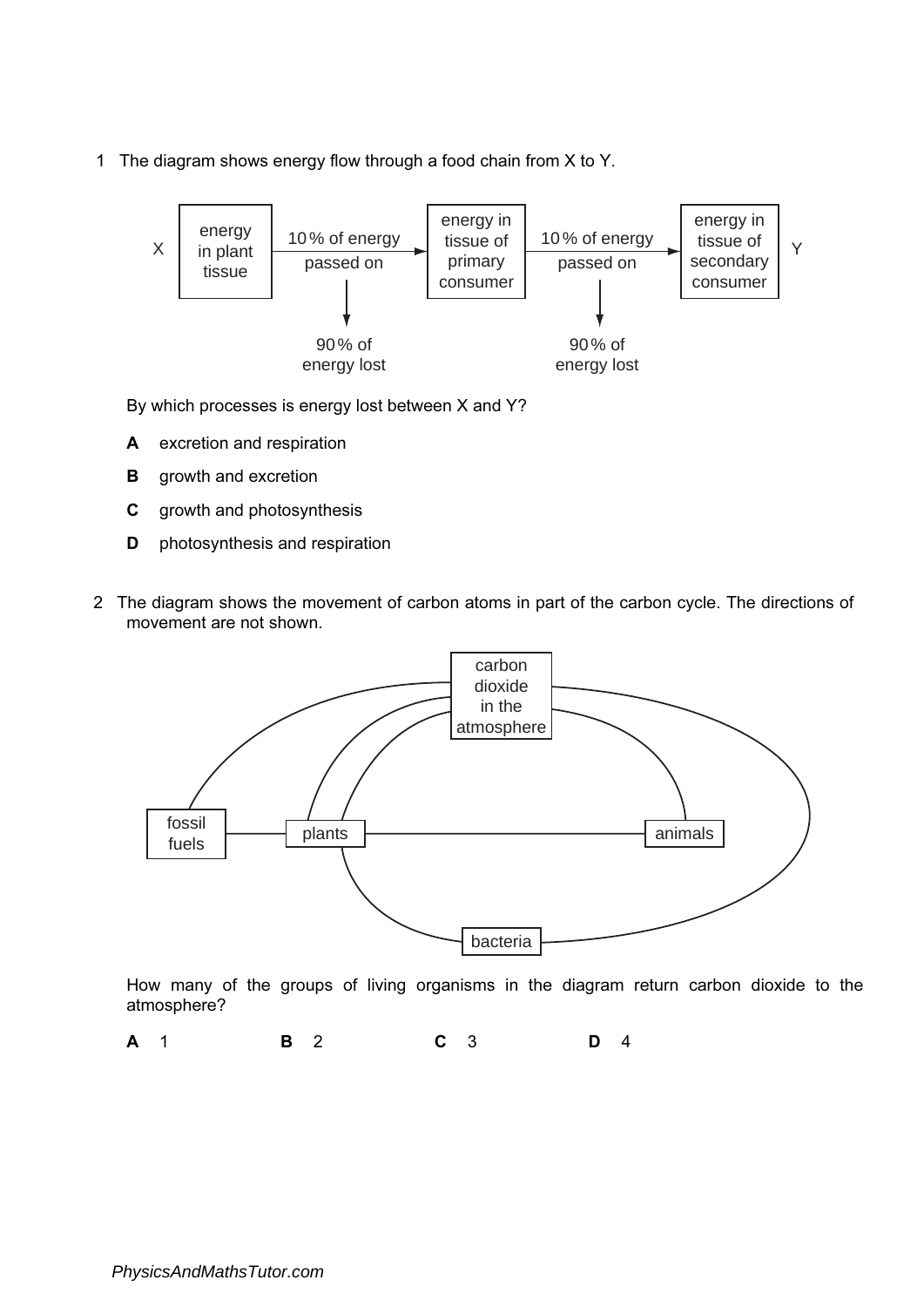3 The diagram shows part of the water cycle.



Which process in living plants is responsible for returning water vapour to the air at P?

- A combustion
- **B** condensation
- C evaporation
- D photosynthesis
- 4 The diagram shows how the size of a population may change with time.

At which point is the population growing the fastest?

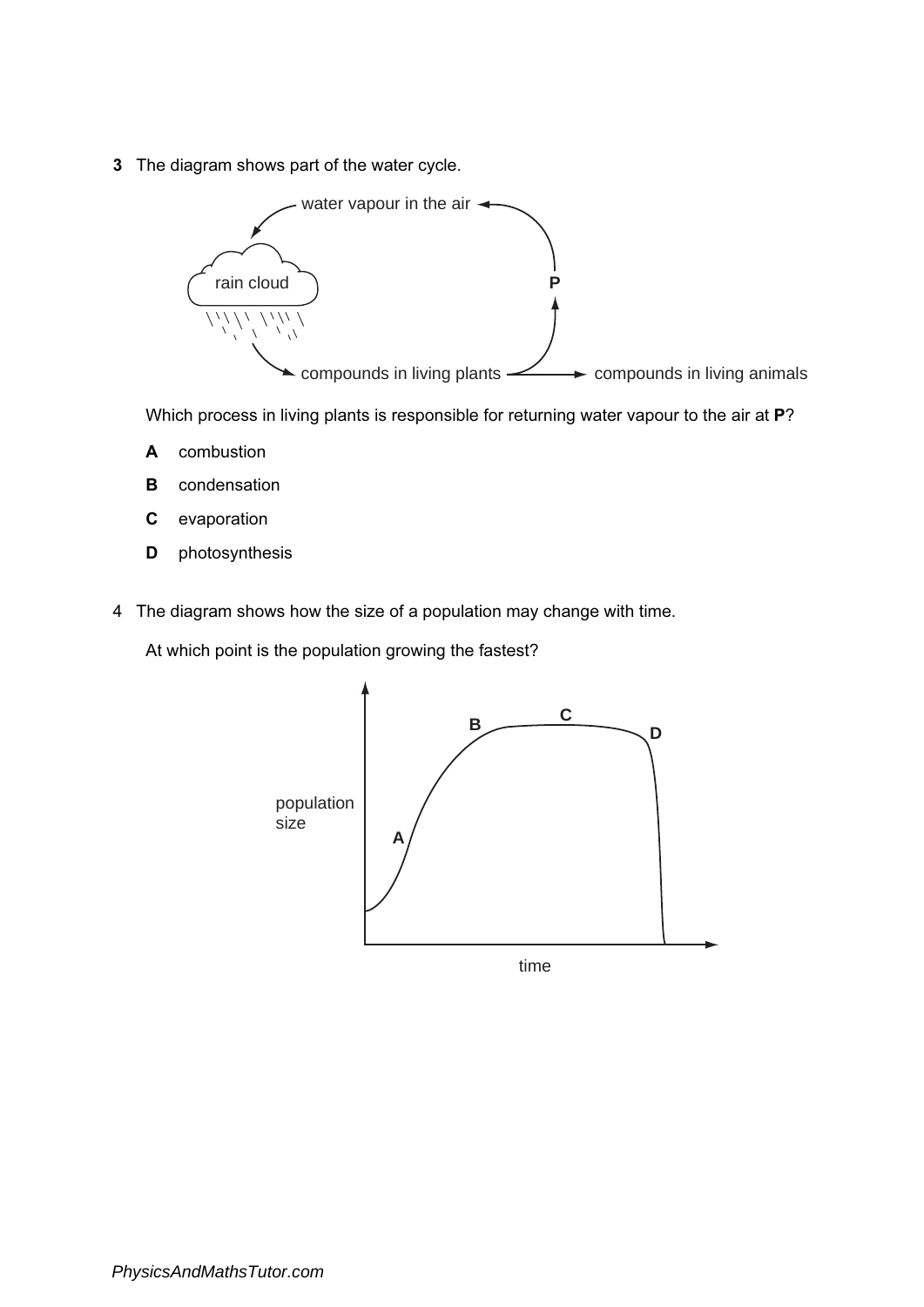5 The diagram shows a food web.

At which level does energy from the Sun enter the food web?



6 The diagram gives a simplified scheme for energy flow through an ecosystem.



Which processes do the labelled arrows represent?

| А | feeding        | photosynthesis | respiration    |
|---|----------------|----------------|----------------|
| в | feeding        | respiration    | photosynthesis |
|   | photosynthesis | feeding        | respiration    |
|   | photosynthesis | respiration    | feeding        |

7 The food chain shows the number of animals relying on two bushes for their survival.

At which step in the food chain do the organisms have the greatest amount of energy?

**A B C D** 2 bushes with several  $\rightarrow$  150 snails  $\rightarrow$  10 small birds  $\rightarrow$ 2 hawks thousand leaves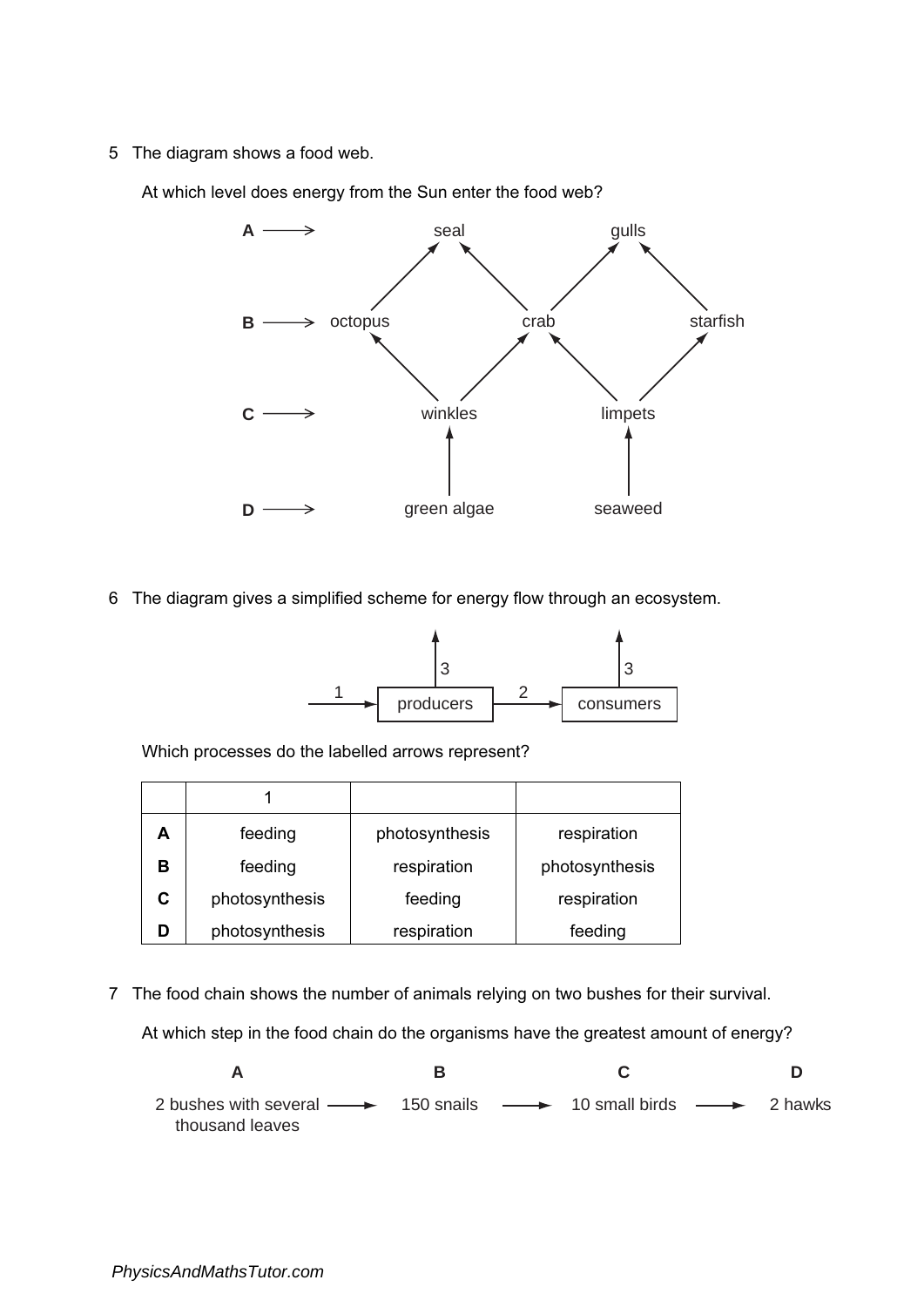8 The diagram shows the carbon cycle.

Which process produces carbon dioxide from substances made by photosynthesis millions of years ago?



9 The diagram shows part of the carbon cycle.



Which numbers represent excretion?

**A** 1 and 2 **B** 1 and 4 **C** 2 and 3 **D** 3 and 4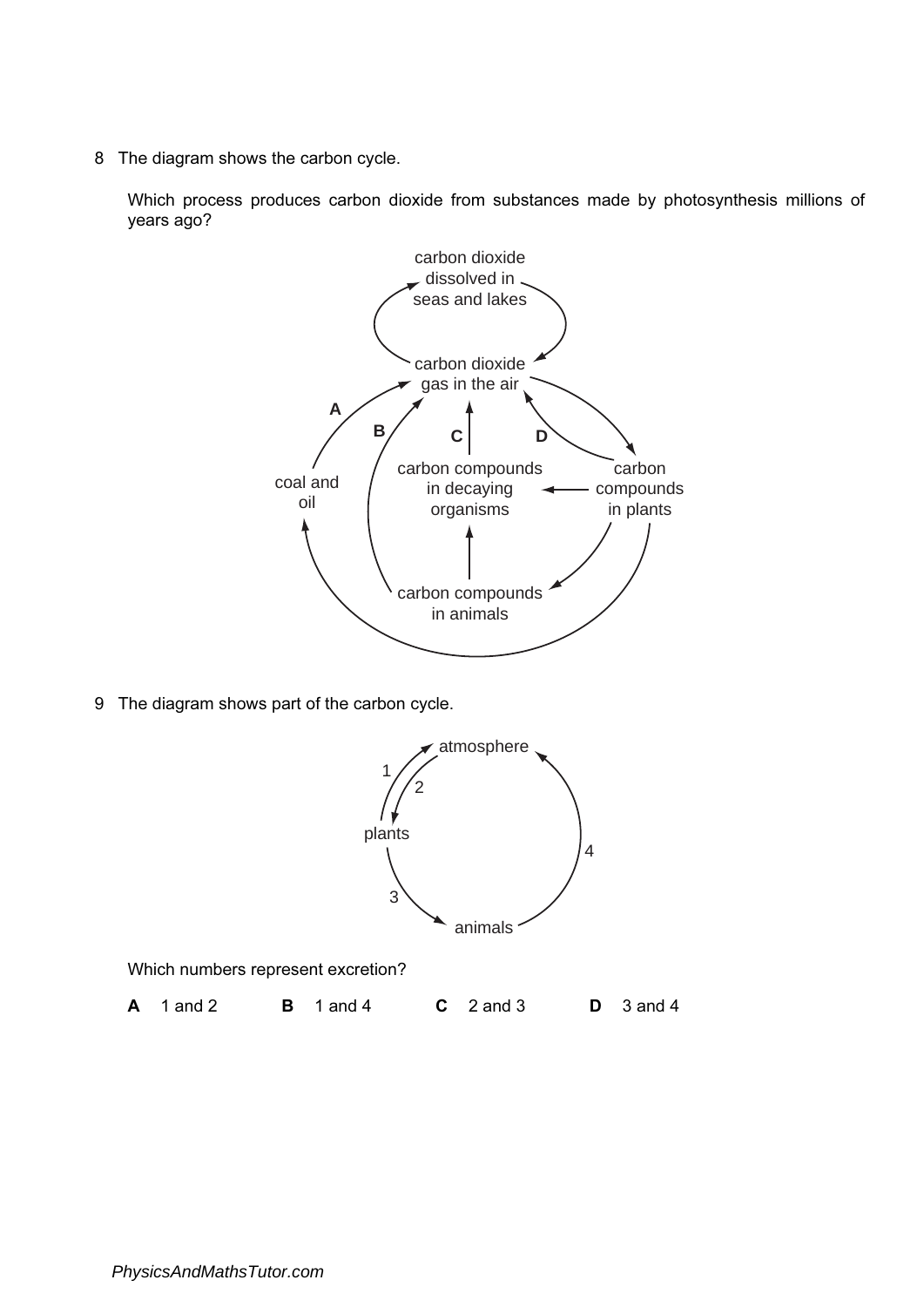10 The graph shows the rate of growth for a population of herbivores.

Which is the exponential (log) phase in the growth of this population?



11 The diagram gives a simplified scheme for energy flow through an ecosystem.



Which processes do the labelled arrows represent?

| A | feeding        | photosynthesis         | respiration    |
|---|----------------|------------------------|----------------|
| в | feeding        | respiration            | photosynthesis |
|   | photosynthesis | respiration<br>feeding |                |
|   | photosynthesis | respiration            | feeding        |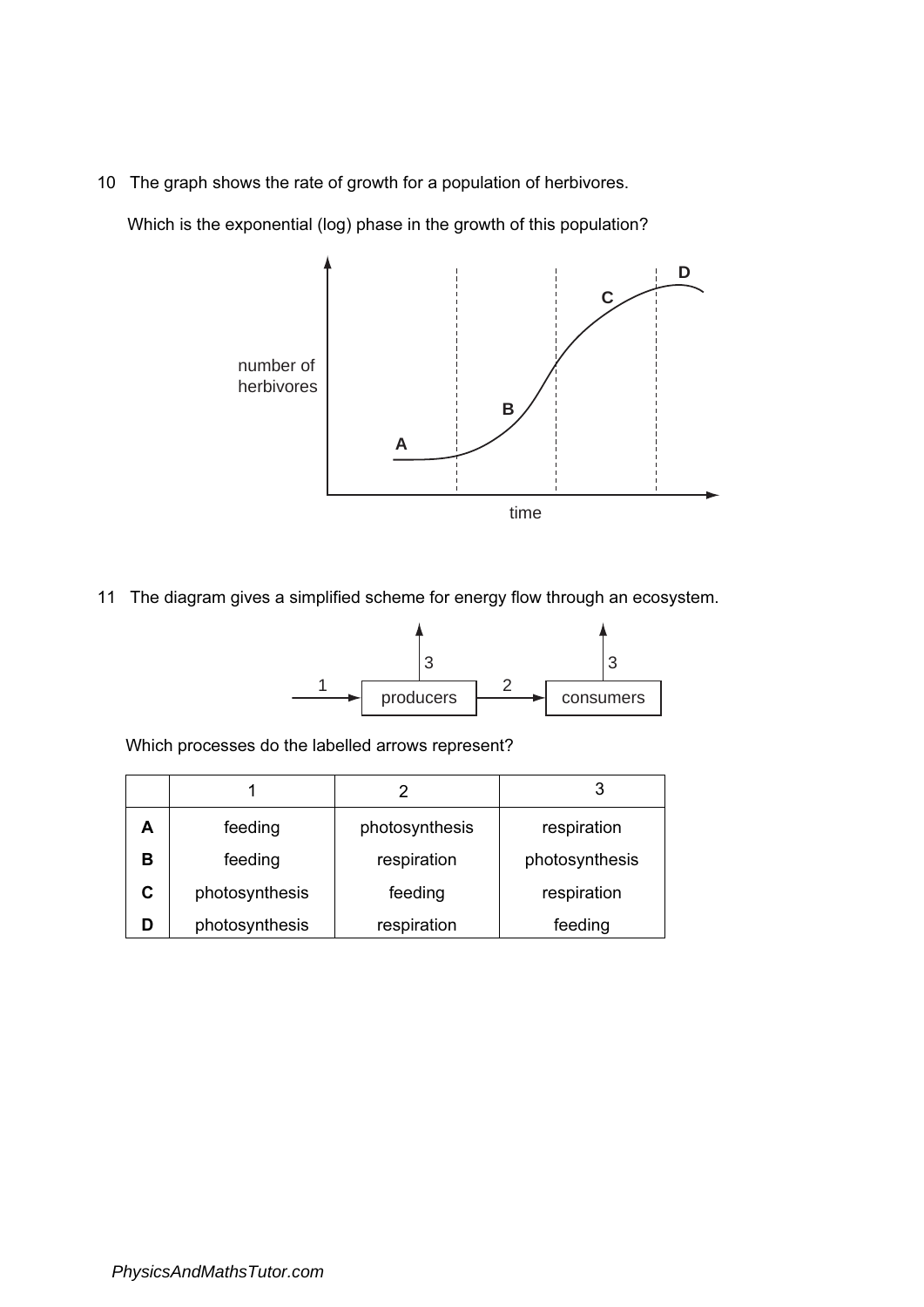12 The diagram shows a food web.



Which of the following is a food chain in this web?

- A grass  $\rightarrow$  rabbits  $\rightarrow$  eagle
- **B** grass  $\rightarrow$  voles  $\rightarrow$  eagle
- **C** rabbit fleas  $\rightarrow$  rabbits  $\rightarrow$  grass
- **D** seeds  $\rightarrow$  voles  $\rightarrow$  mice
- 13 In one habitat, hyaenas eat antelopes and antelopes eat grass.

What is the source of energy for the grass?

- A antelopes
- **B** carbon dioxide
- C hyaenas
- D the Sun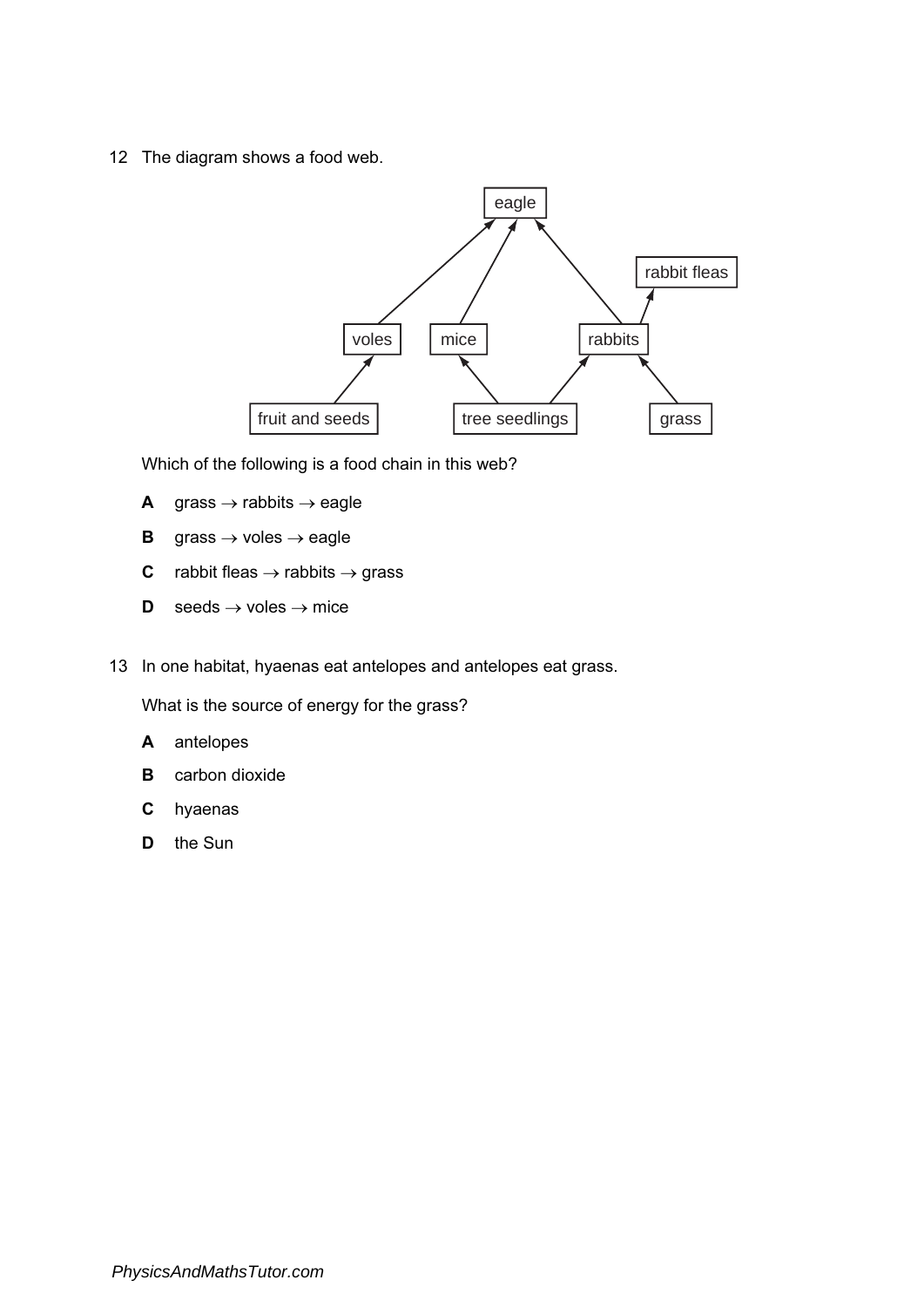14 A single tree is food for a large population of caterpillars. Several small birds eat the caterpillars. A bird of prey eats the small birds.

Which diagram shows the pyramid of numbers for this food chain?



15 The diagram shows part of the carbon cycle.



Which process is taking place at X?

- A combustion
- B decomposition
- C photosynthesis
- D respiration

*PhysicsAndMathsTutor.com*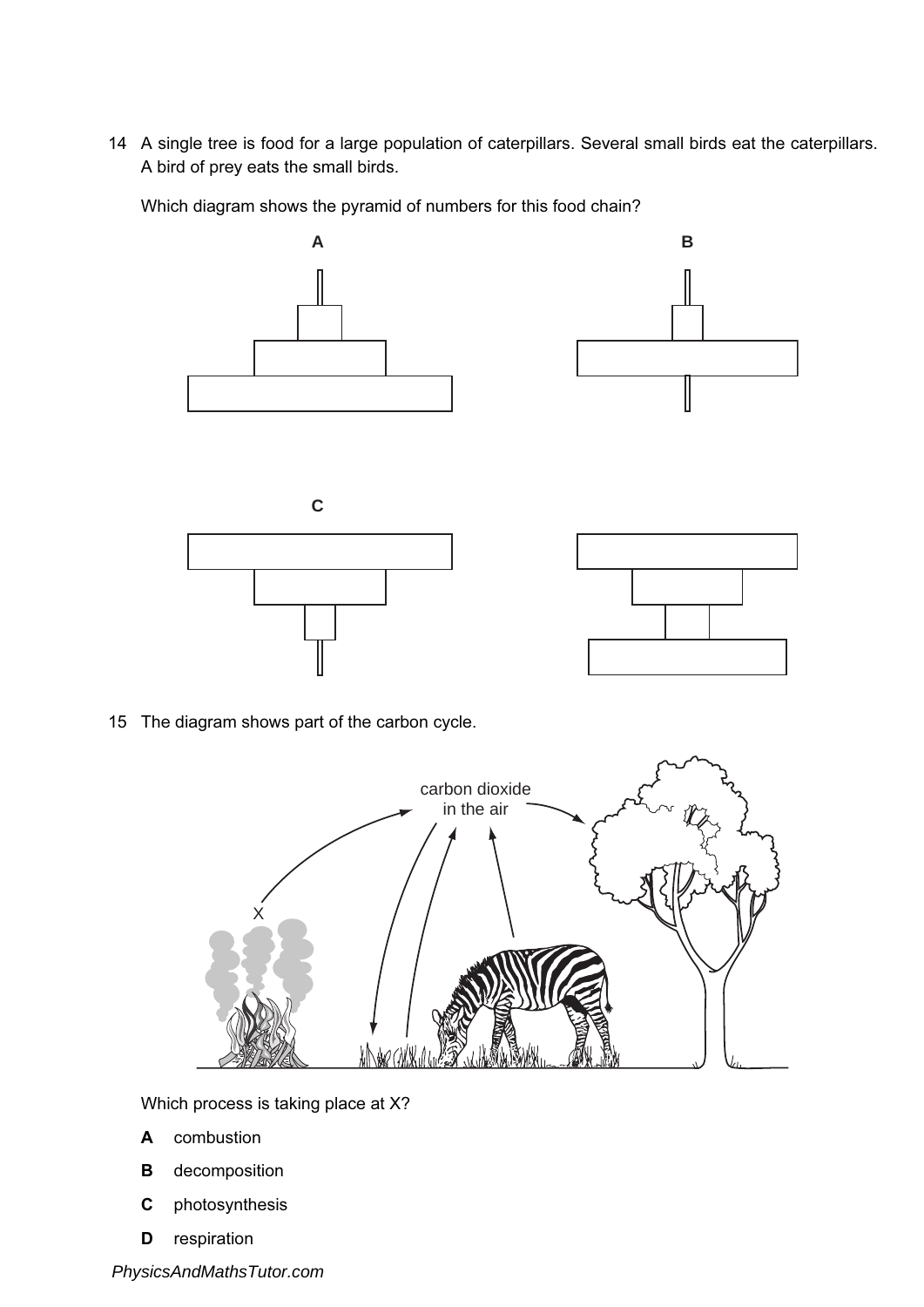16 The diagram shows part of the water cycle.

Which arrow represents condensation?



17 Some bacteria were grown in a nutrient solution over a period of two weeks. The graph shows how the population of bacteria changed during this time.

Which is the lag phase in the growth of this population?

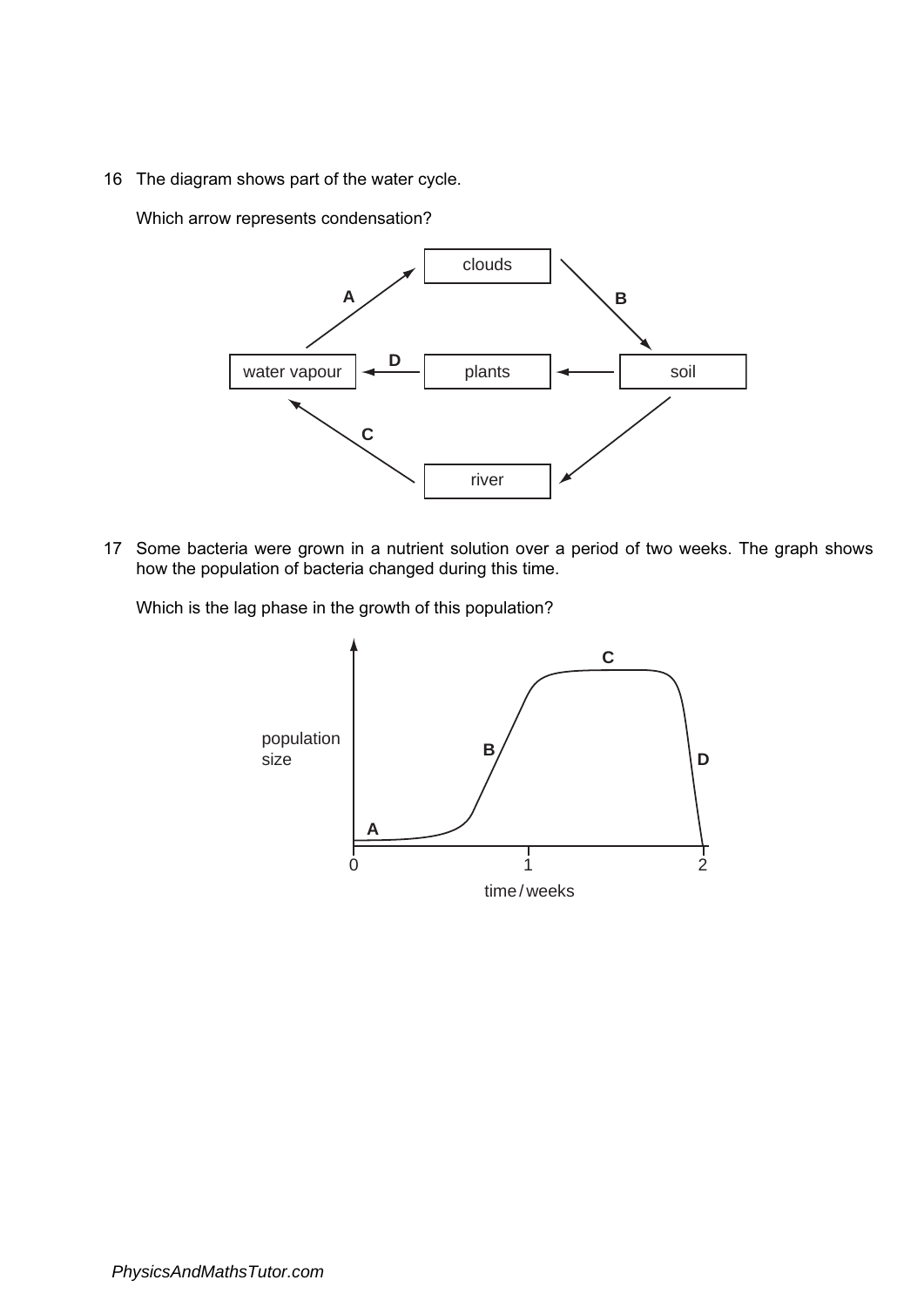18 The diagram shows a simple food web.



What must organism J be?

- A a carnivore
- B a decomposer
- $\mathbf{C}$ a herbivore
- **D** a producer
- 19 At each stage in a food chain, energy is lost.

What is a result of this?

- A All living organisms respire.
- **B** Food chains always begin with green plants.
- C Plants are called producers and animals consumers.
- **D** There are very few food chains with more than five organisms.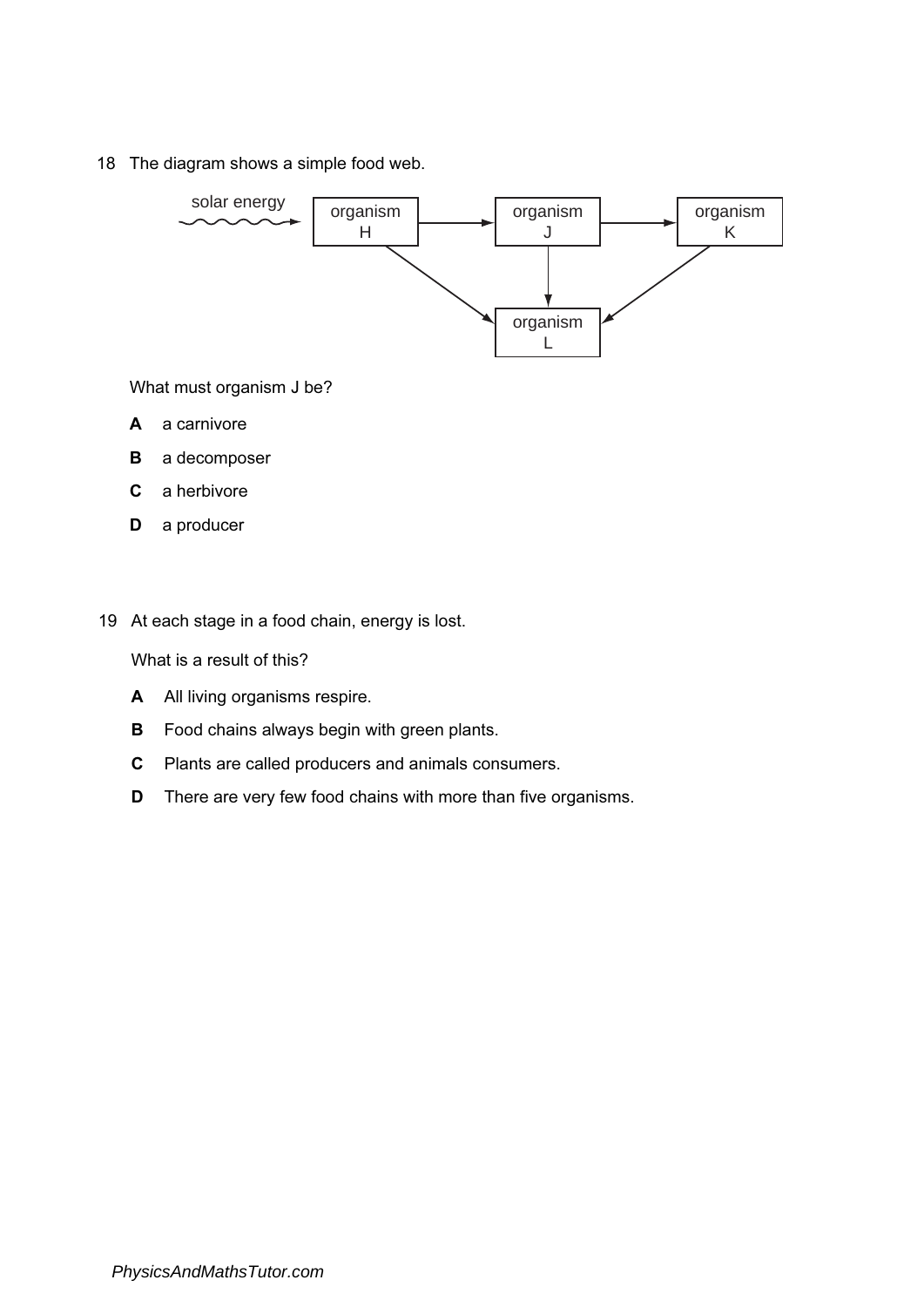20 Which part of the carbon cycle involves the release of energy from food substances in all living cells?



21 The diagram represents the carbon cycle. Processes involved in the circulation of carbon are numbered 1 to 9.



Which processes are parts of a food web?

A 1, 2 and 3 B 1, 5 and 8 C 2, 4 and 9 D 6, 7 and 8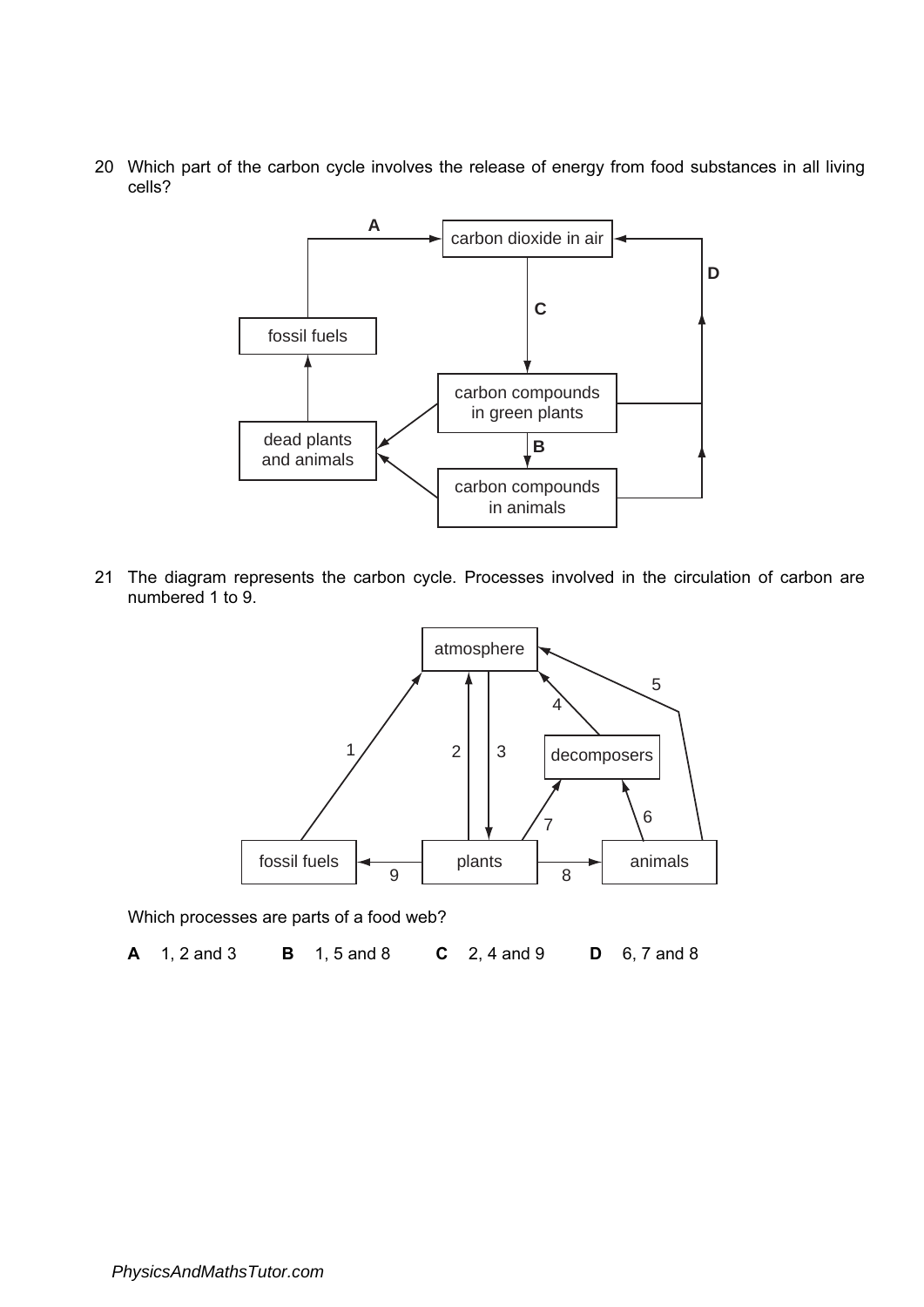22 The diagram shows part of the water cycle.



Which processes will be slowed down by an increase in humidity?

| $A$ P and Q | <b>B</b> P and R | $C$ Q and R | $D$ Q and S |
|-------------|------------------|-------------|-------------|
|             |                  |             |             |

23 The graph shows the growth of a population in a suitable environment.



During which two stages is the population affected by lack of resources as a limiting factor?

A T and U B U and V C V and W D W and T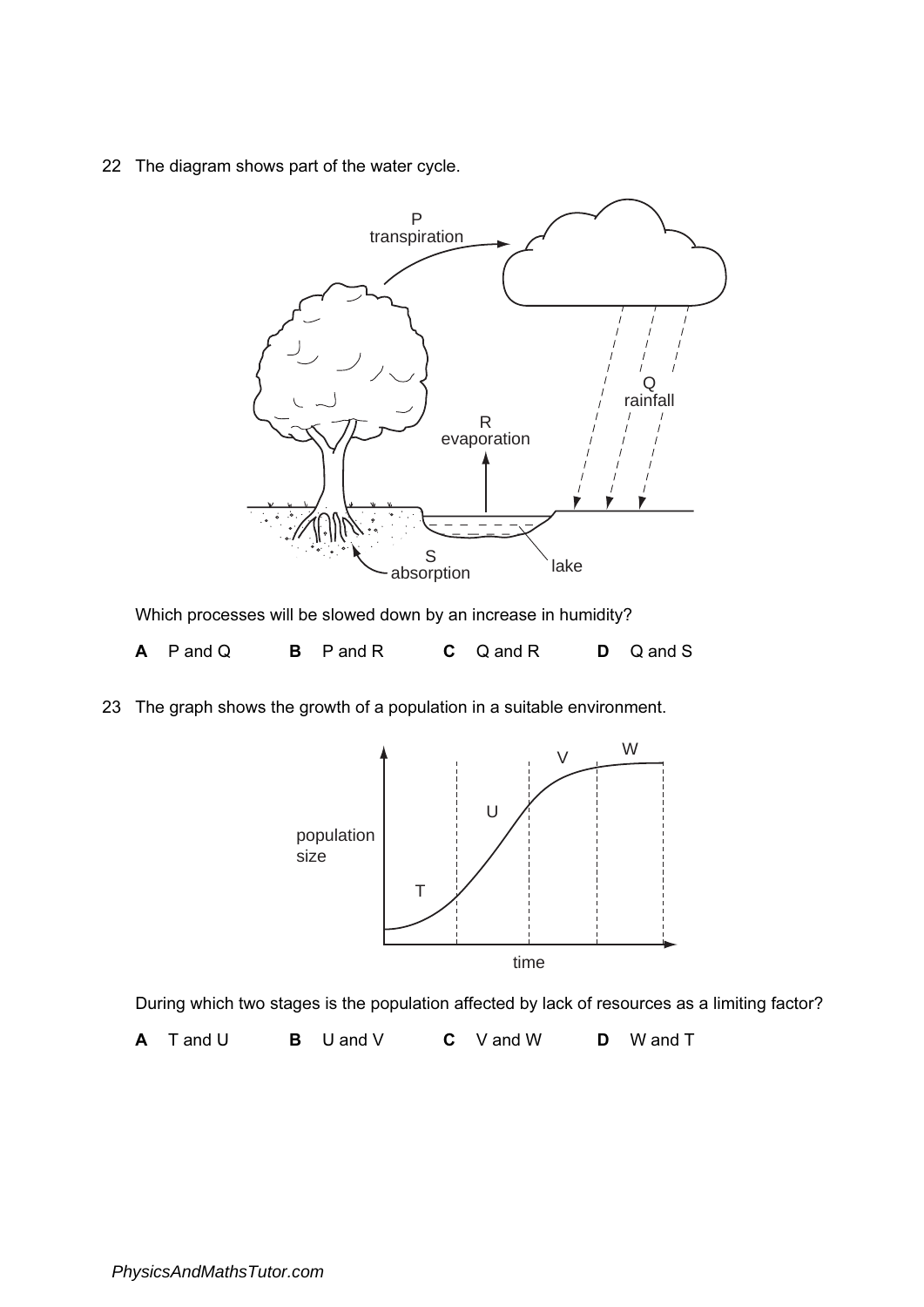24 The size of the arrows shows the approximate, relative amounts of energy passing from one stage to the next in a food chain.

Which chain represents the energy losses between trophic levels?



25 The diagram shows a food web.



Which organisms occupy the same trophic level?

**A** 3 and 2 **B** 4 and 1 **C** 5 and 2 **D** 5 and 3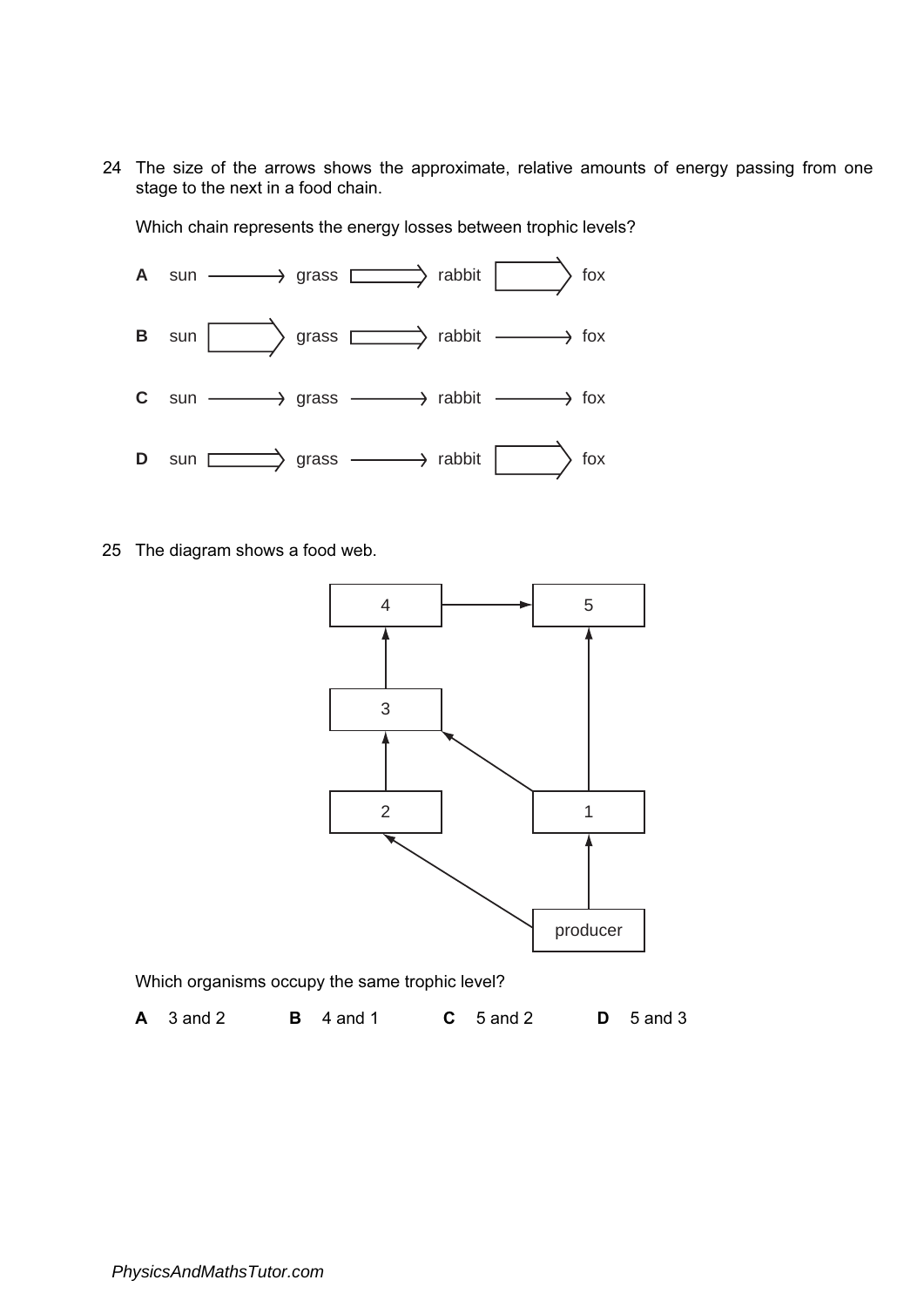26 The diagram shows the flow of energy in a food chain.

Which organism is the producer in the food chain?



27 The diagram shows part of a section through a leaf.



The arrow represents part of the

- A carbon cycle only.
- **B** flow of energy.
- C water and carbon cycles.
- D water cycle only.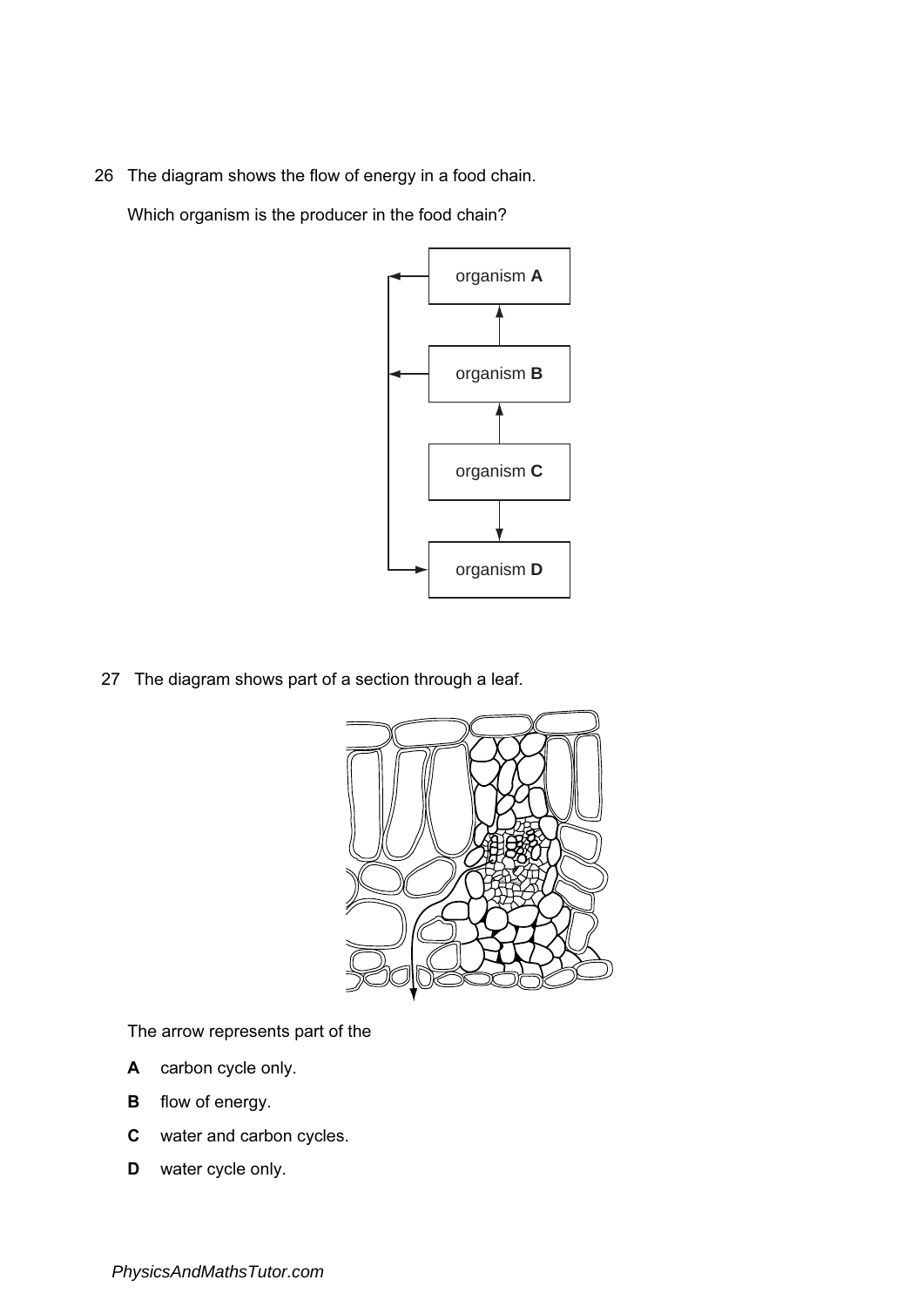28 The diagram shows part of the carbon cycle.



Which process occurs at Y?

- A combustion
- **B** decay
- C photosynthesis
- **D** respiration
- 29 The diagram shows part of the water cycle.

Where is osmosis occurring?

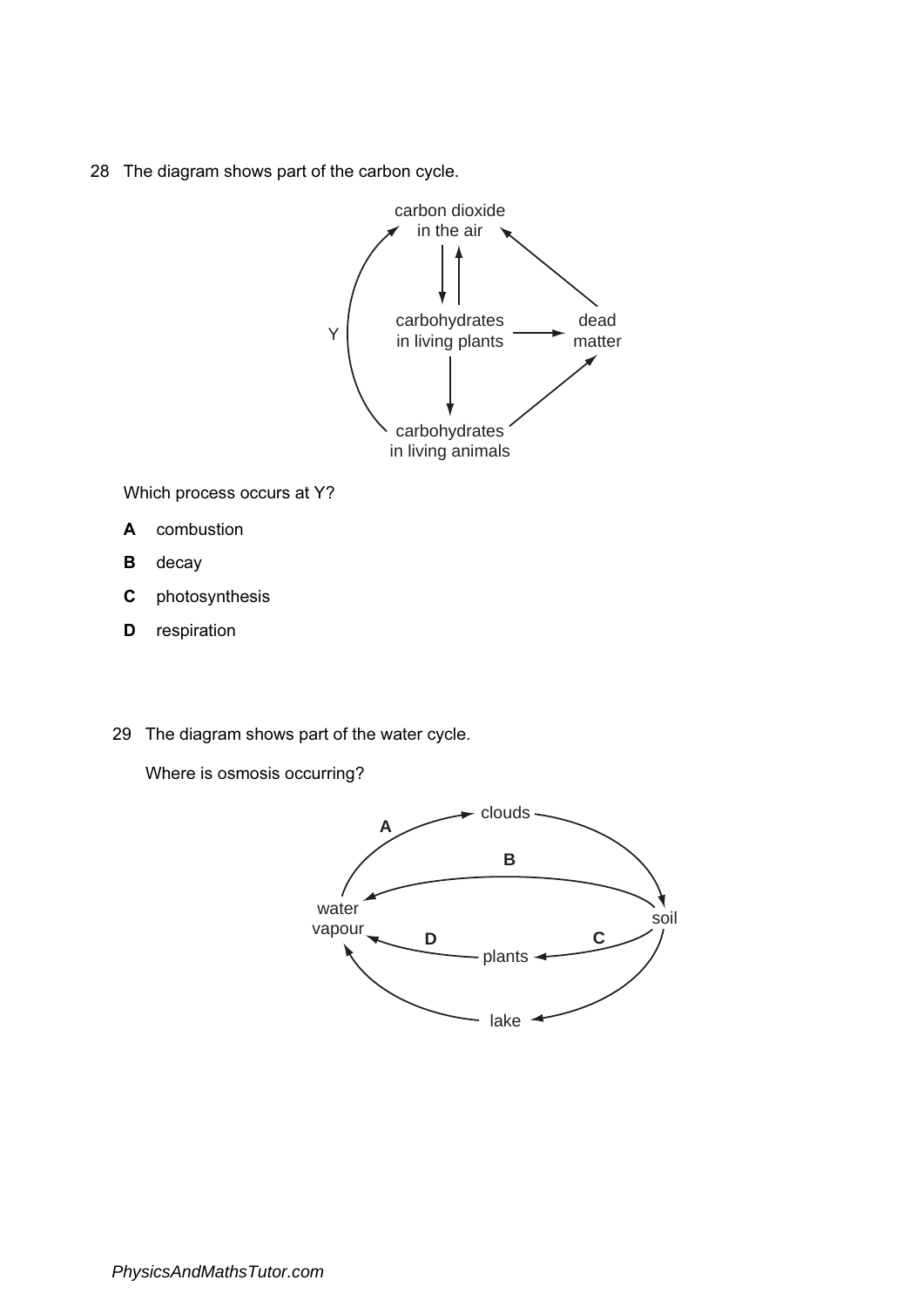30 The diagrams show the current population sizes for people below 50 years of age in four different countries.

Which country will be likely to have the largest population of people 60 – 70 years of age in 20 years time?

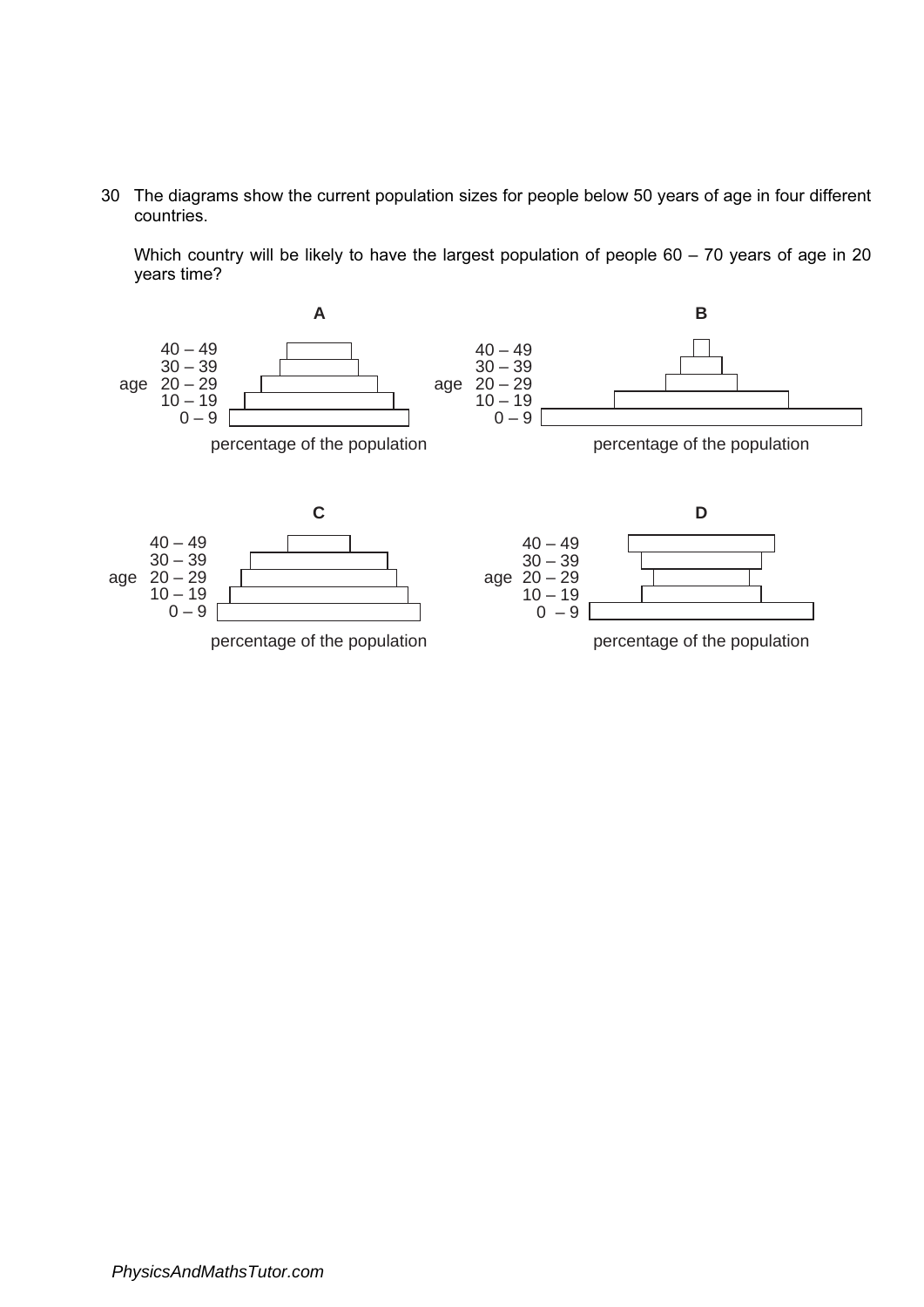31 The diagram shows some food relationships in a woodland area.

Which of the labelled animals are in competition with seed-eating insects for their food?



32 The diagram represents a pyramid of biomass within an ecosystem.



What shows the direction of energy flow through the pyramid?

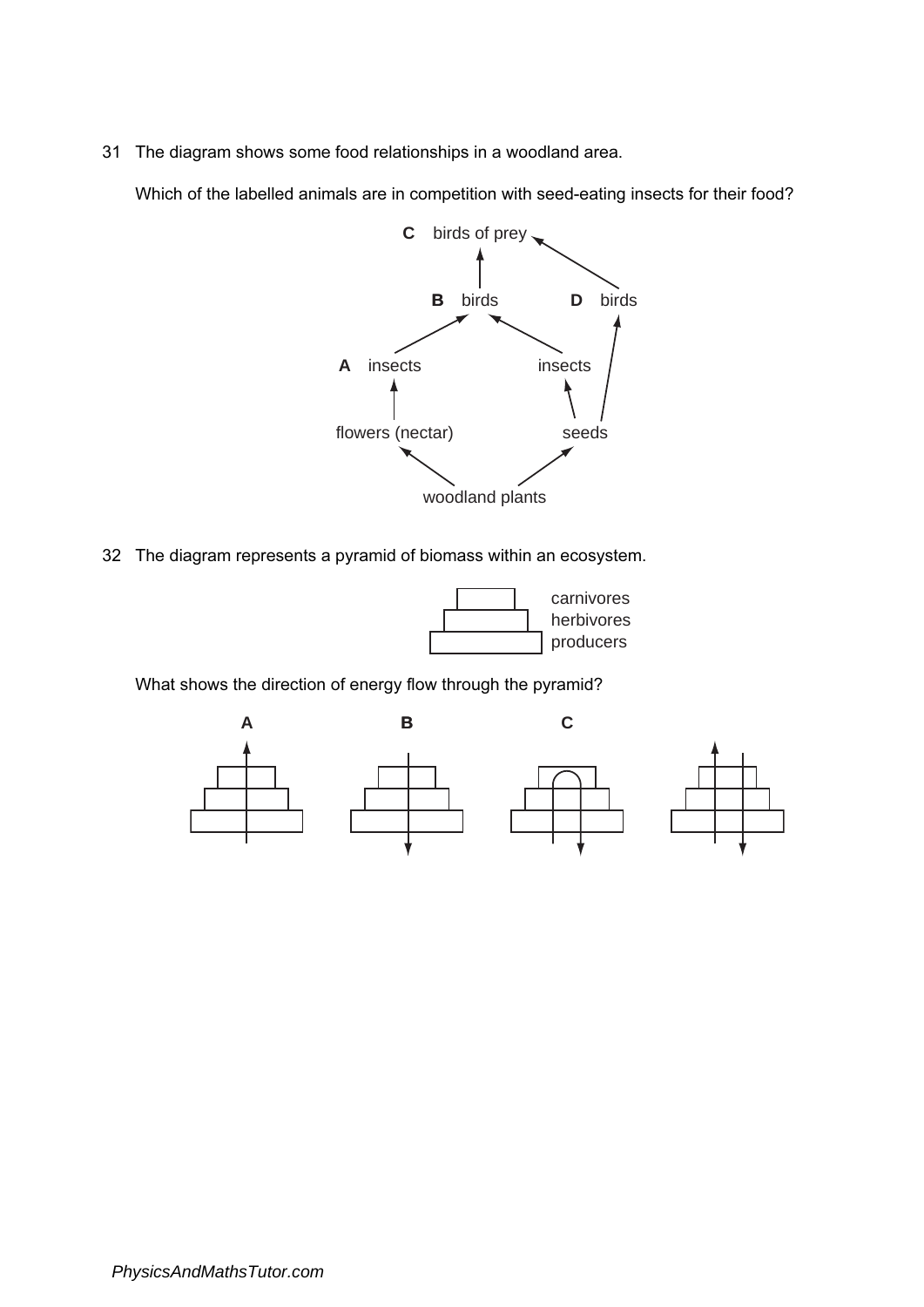33 The diagram shows the flow of energy through four organisms in a food chain.

Which organism is a producer?



34 The equation shows the breakdown of glucose during aerobic respiration.

glucose + oxygen  $\rightarrow$  product P + product Q

This process is a part of

- A the carbon cycle only.
- **B** the energy cycle only.
- C the carbon and water cycles.
- **D** the water cycle only.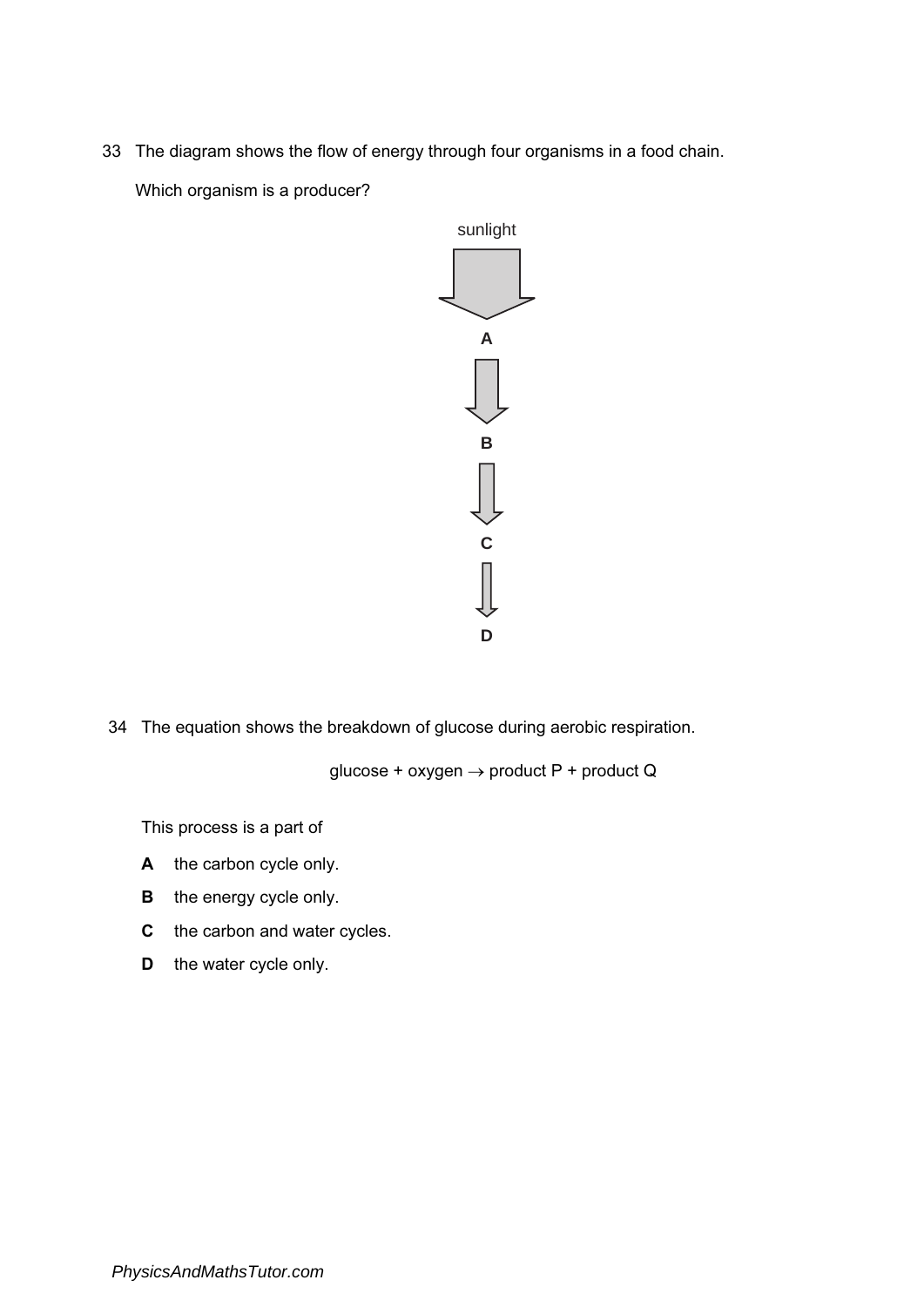35 Which graph shows the effect on the numbers of prey when their predators are removed?



36 The diagram shows a food chain.

A person sprays the rose-bush with pesticide.

Which organism does the person want to kill?

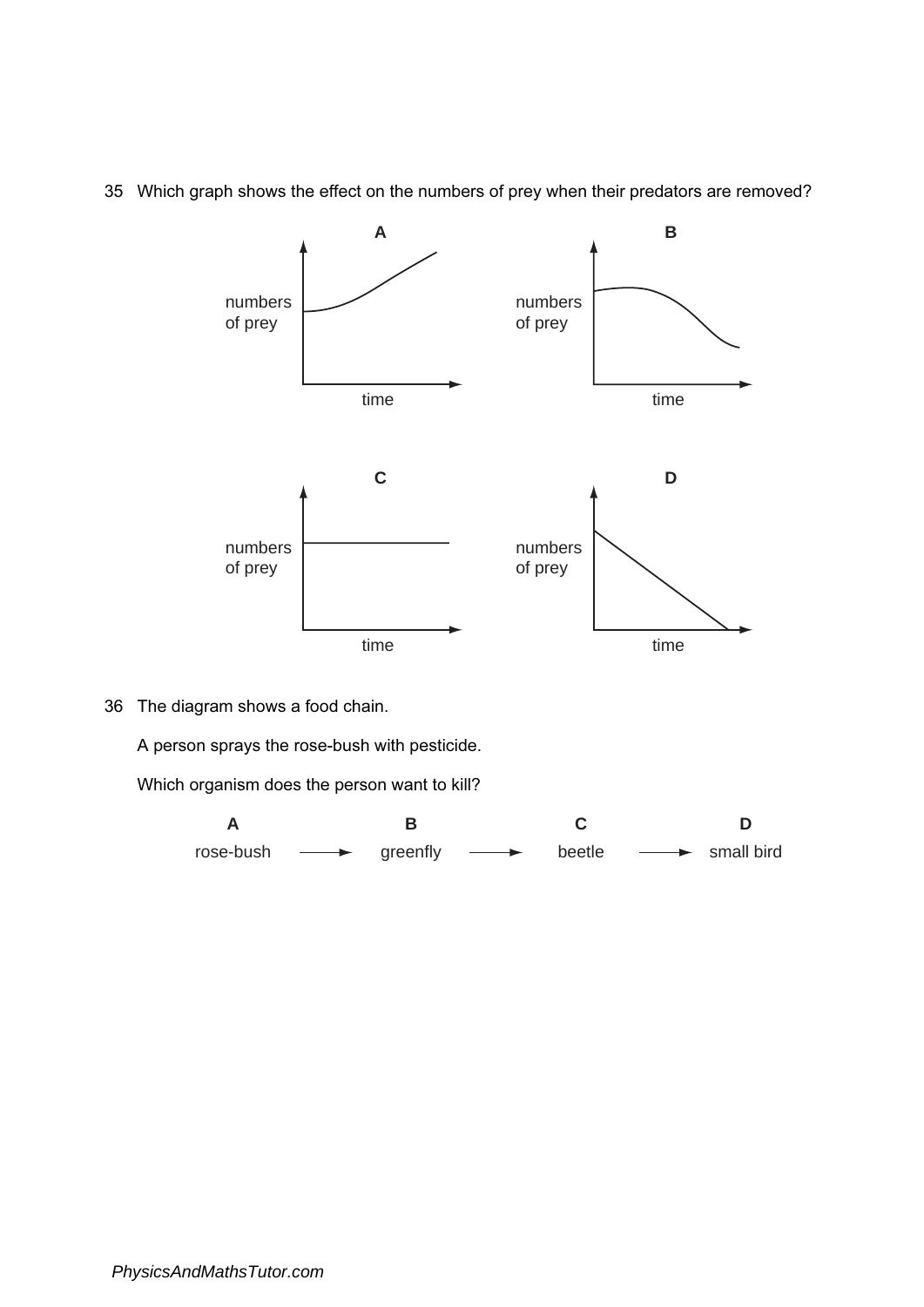37 The diagram shows a food chain.

producer - > consumer - > consumer - > consumer 1 2 3

A disease reduced the number of consumer 2.

What effect would this be likely to have on the numbers of consumer 1 and consumer 3?

|   | consumer 1 | consumer 3 |                          |
|---|------------|------------|--------------------------|
|   |            |            | key                      |
| В |            |            | $+$ = increase in number |
|   |            |            | $-$ = decrease in number |
|   |            |            |                          |

38 The diagram shows a food web.

Which arrow does not show the direction of energy flow?

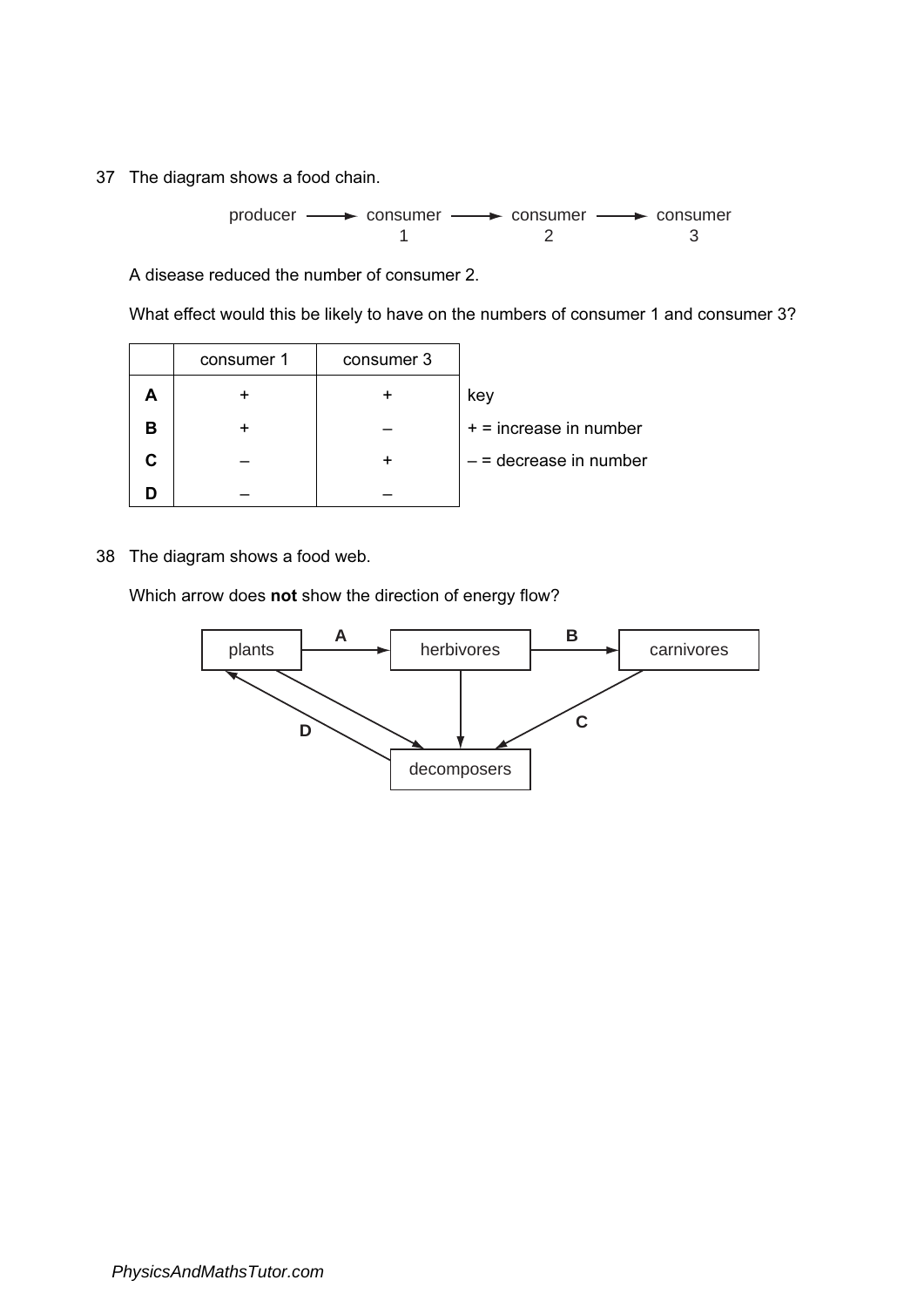39 The diagram shows a tree and organisms associated with it.

Which labelled organism is a producer?



40 The diagram shows a simplified carbon cycle.



What is process X?

- A combustion
- B decay
- C excretion
- D photosynthesis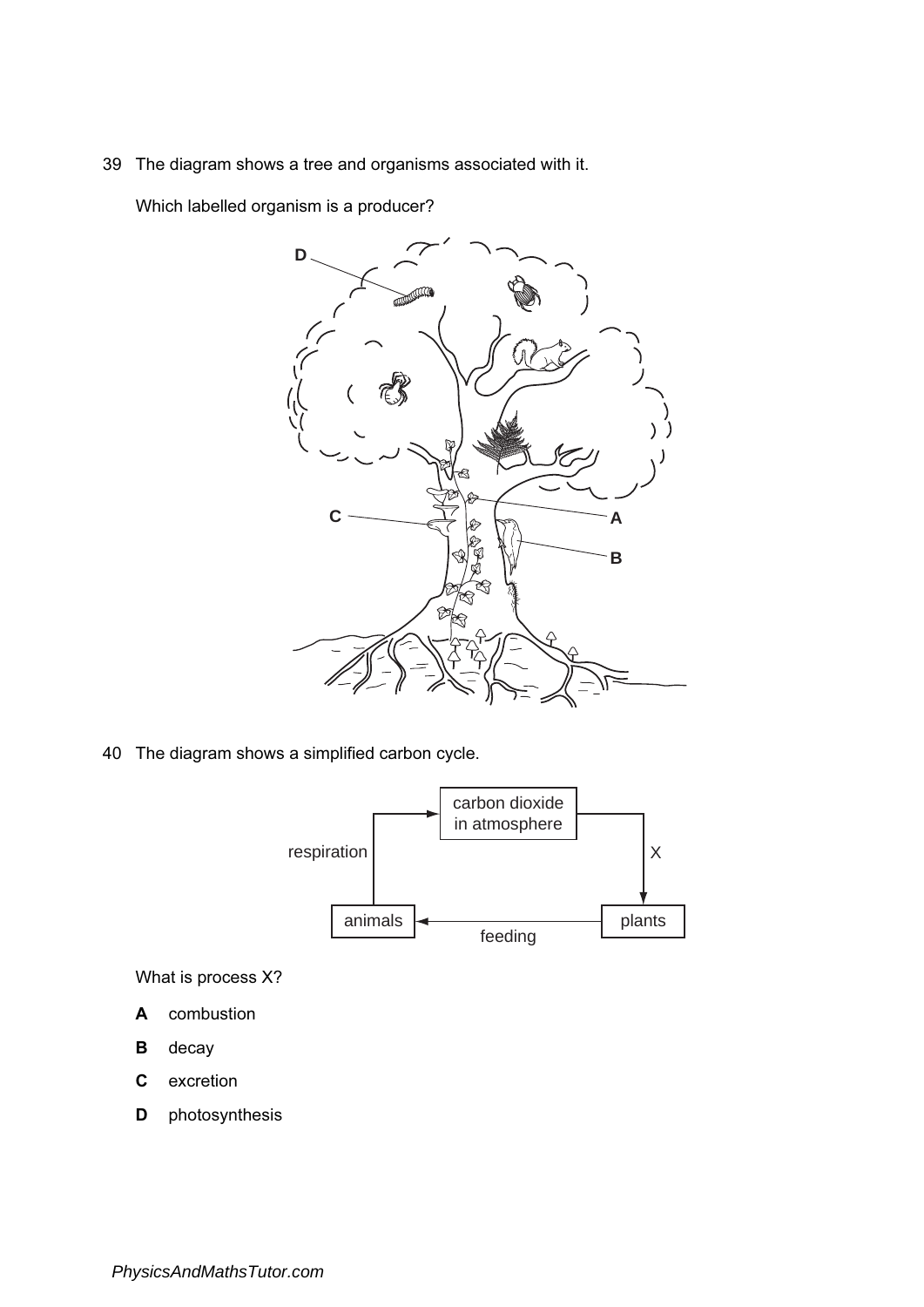41 The diagram shows the release of a substance into the atmosphere from different sources.



What is this substance?

- A carbon dioxide
- **B** oxygen
- C urea
- D water vapour
- 42 The graph shows the change in the numbers of a species of small mammal living on an island. Which letter represents the phase where the population growth is slowing down?

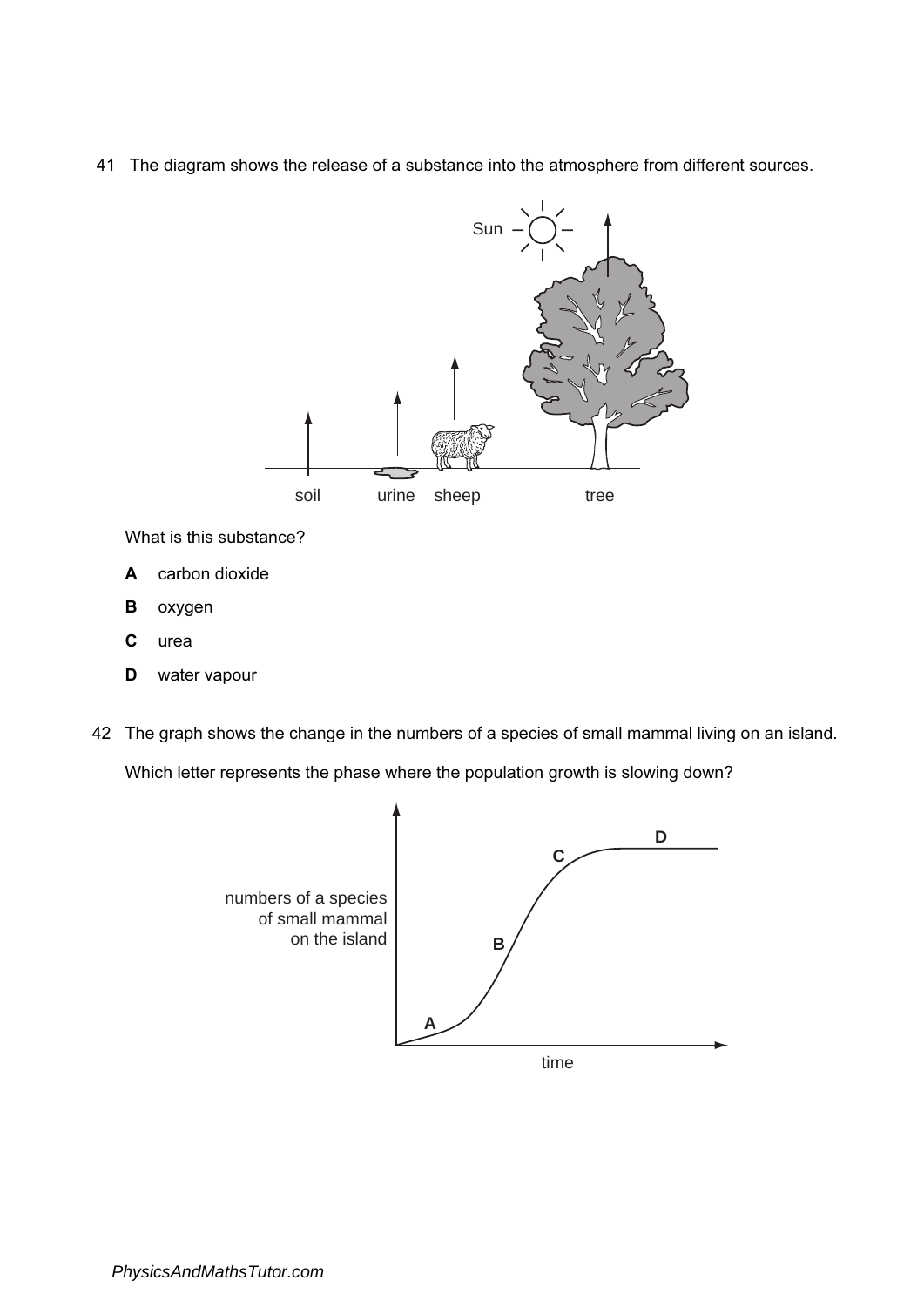- 43 What is an advantage of a short food chain?
	- A A few producers can support a large number of consumers.
	- **B** It is easier for consumers to find food.
	- C Less energy is lost in the food chain.
	- **D** Less food is required by the consumers.
- 44 Fungi are decomposers.



Why are they important in the food web?

- A They provide food for snakes.
- **B** They control the numbers of toads.
- C They provide energy for plant growth.
- D They release minerals essential for plant growth.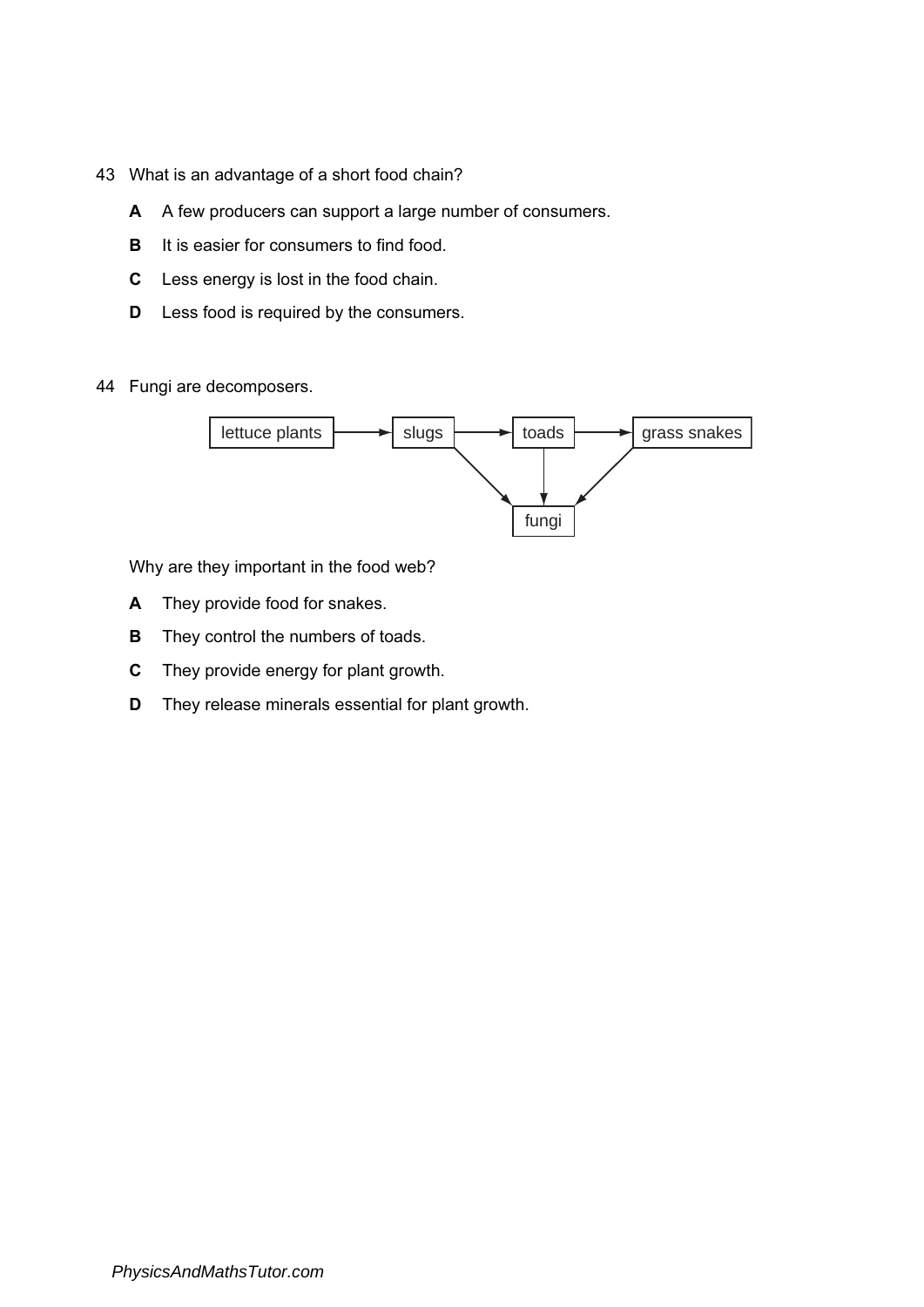45 A single tree is food for a large population of caterpillars. Several small birds eat the caterpillars. The small birds are eaten by a bird of prey.

Which is the pyramid of biomass?









*PhysicsAndMathsTutor.com*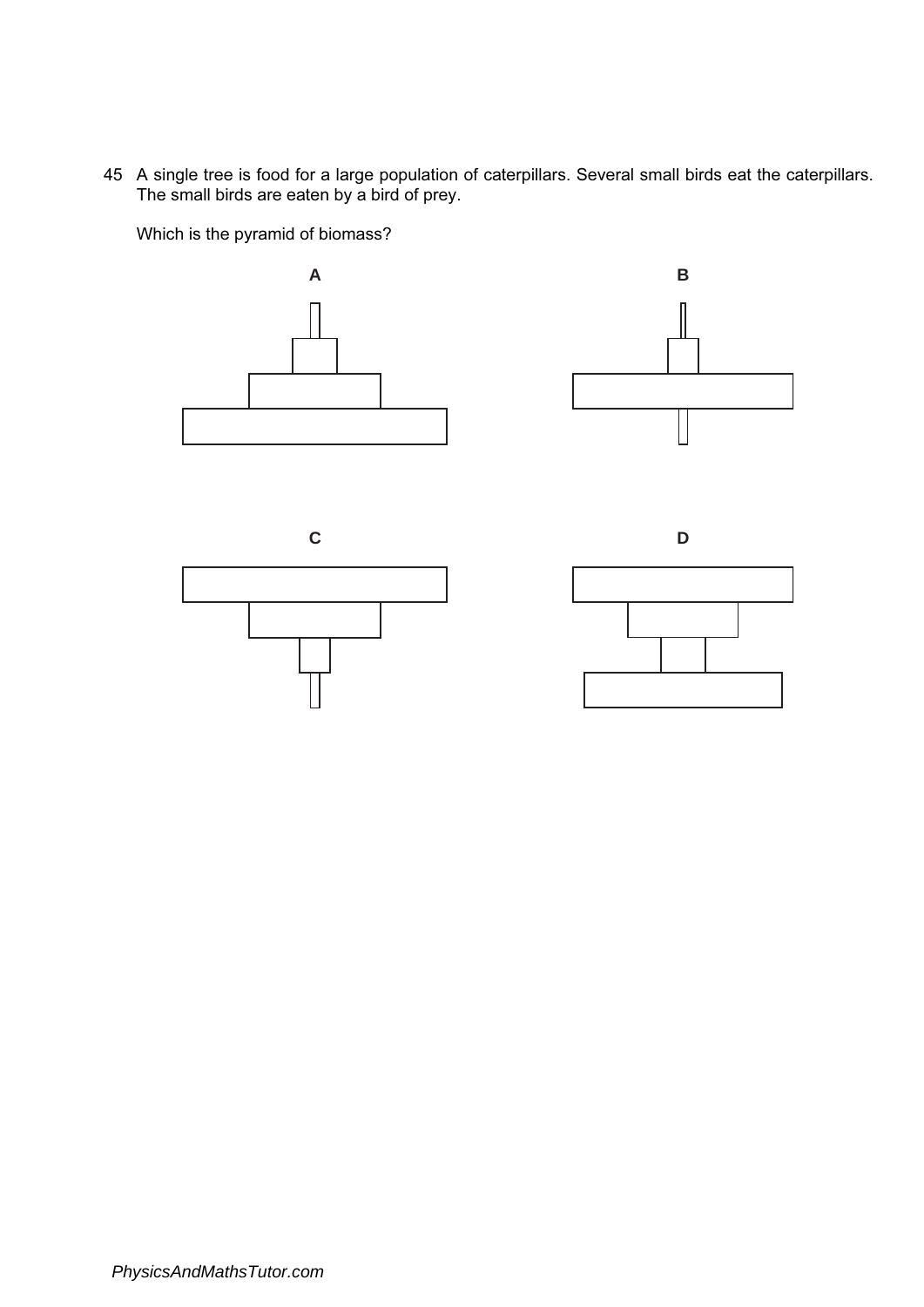46 The diagram shows part of the carbon cycle.



Which process is missing from the diagram?

- A combustion
- **B** photosynthesis
- C respiration
- **D** transpiration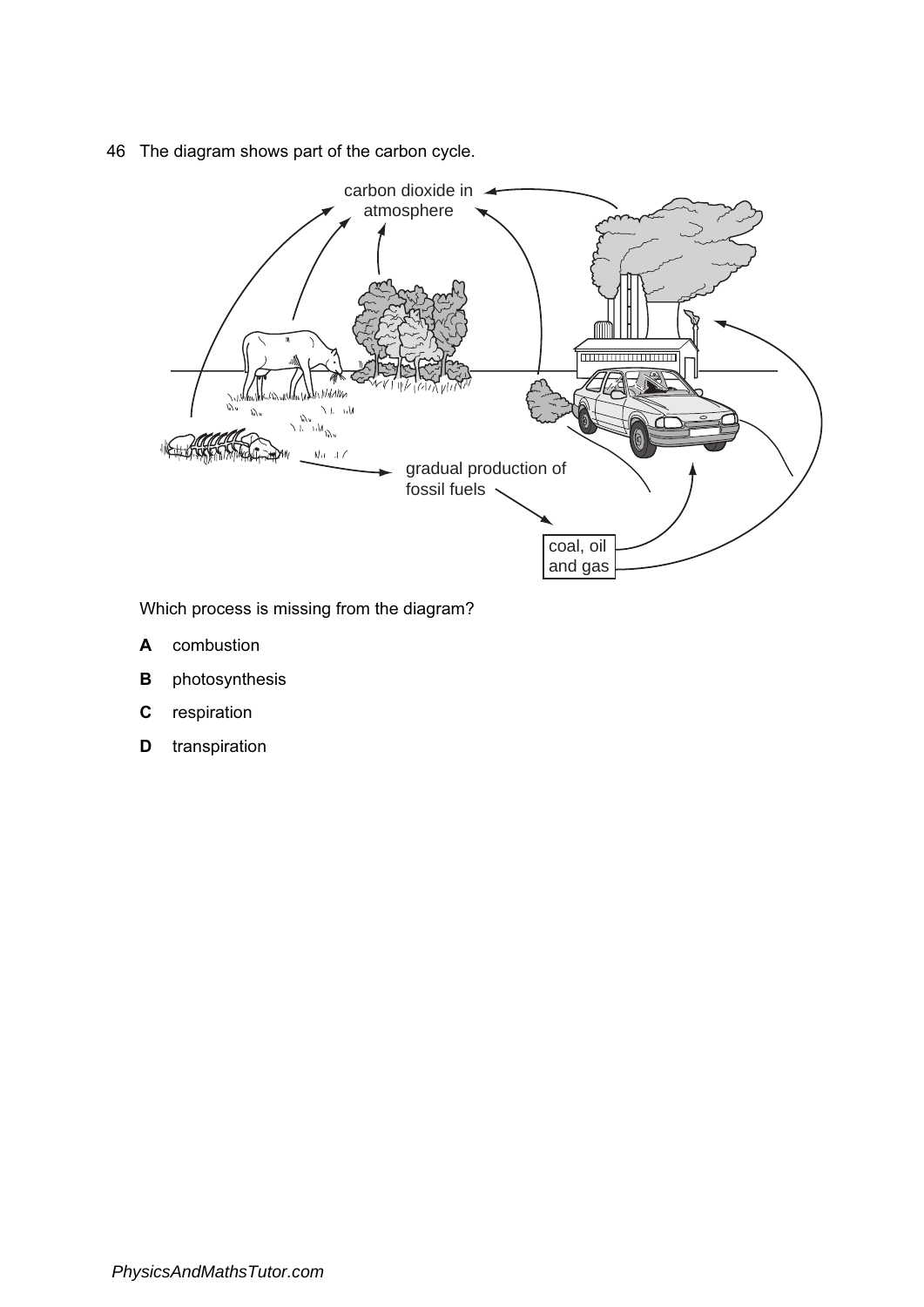47 The diagram shows the water cycle. The arrows show four processes that take place during this cycle.



Which combination identifies these processes?

|    | condensation | evaporation | precipitation |
|----|--------------|-------------|---------------|
|    |              |             |               |
| в  | R            |             |               |
| C. | R            |             |               |
|    |              |             |               |

48 The populations of four organisms in a lake were measured between 1908 and 1990. Which organism was affected by an outbreak of disease in 1984?